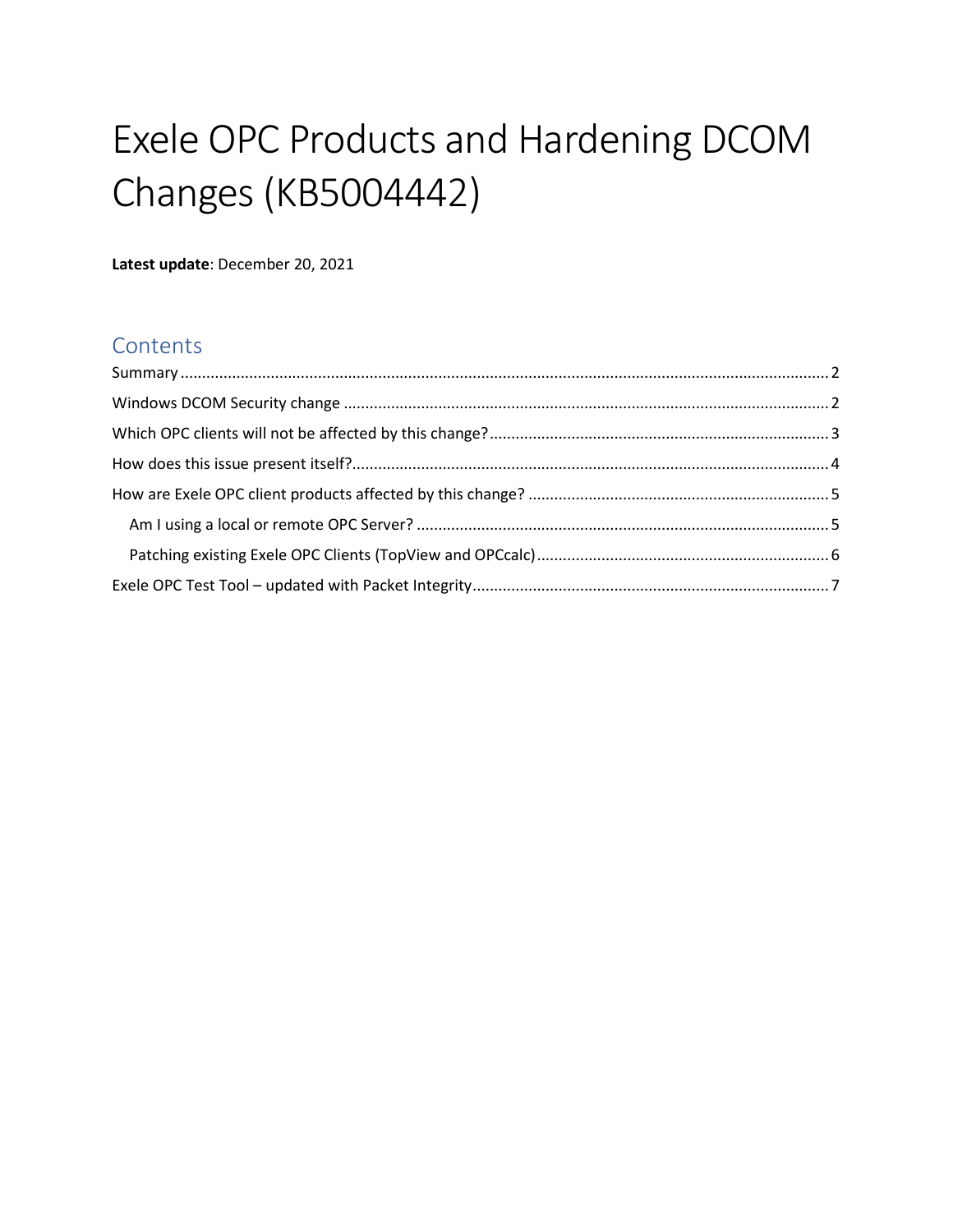## <span id="page-1-0"></span>Summary

"OPC Classic" is the term for OPC technology that relies on DCOM.

Due to a vulnerability detailed in [CVE-2021-26414,](https://msrc.microsoft.com/update-guide/vulnerability/CVE-2021-26414) Microsoft released a security update in June 2021 which will change the level of DCOM security required between OPC Classic clients and remote OPC servers. Once implemented, this change will cause connection failures between many OPC clients and remote OPC servers.

The change is being rolled out in phases to allow users to test the impact on DCOM and OPC products. Once the security updates of June 8, 2021 are applied:

- A registry setting (RequireIntegrityActivationAuthenticationLevel) can be added on the OPC server machine to enforce the new DCOM security level. OPC clients can then be tested.
- Planned for early Q1 2022: The new DCOM security level is enabled by default but can be disabled via the RequireIntegrityActivationAuthenticationLevel registry key if necessary.
- Planned for Q2 2022: New DCOM security level enabled and cannot be disabled.

Details of managing this change are available in [Microsoft KB5004442.](https://support.microsoft.com/en-us/topic/kb5004442-manage-changes-for-windows-dcom-server-security-feature-bypass-cve-2021-26414-f1400b52-c141-43d2-941e-37ed901c769c)

## <span id="page-1-1"></span>Windows DCOM Security change

The new DCOM security level required by OPC Classic clients is "[Packet Integrity](https://docs.microsoft.com/en-us/windows/win32/rpc/authentication-level-constants)" which authenticates and verifies that the transferred data has not been modified.

In order to use this new DCOM security level, it must be implemented in the client application. If the client application does not currently support Packet Integrity Authentication Level, updates from the OPC client vendor must be obtained to support Packet Integrity.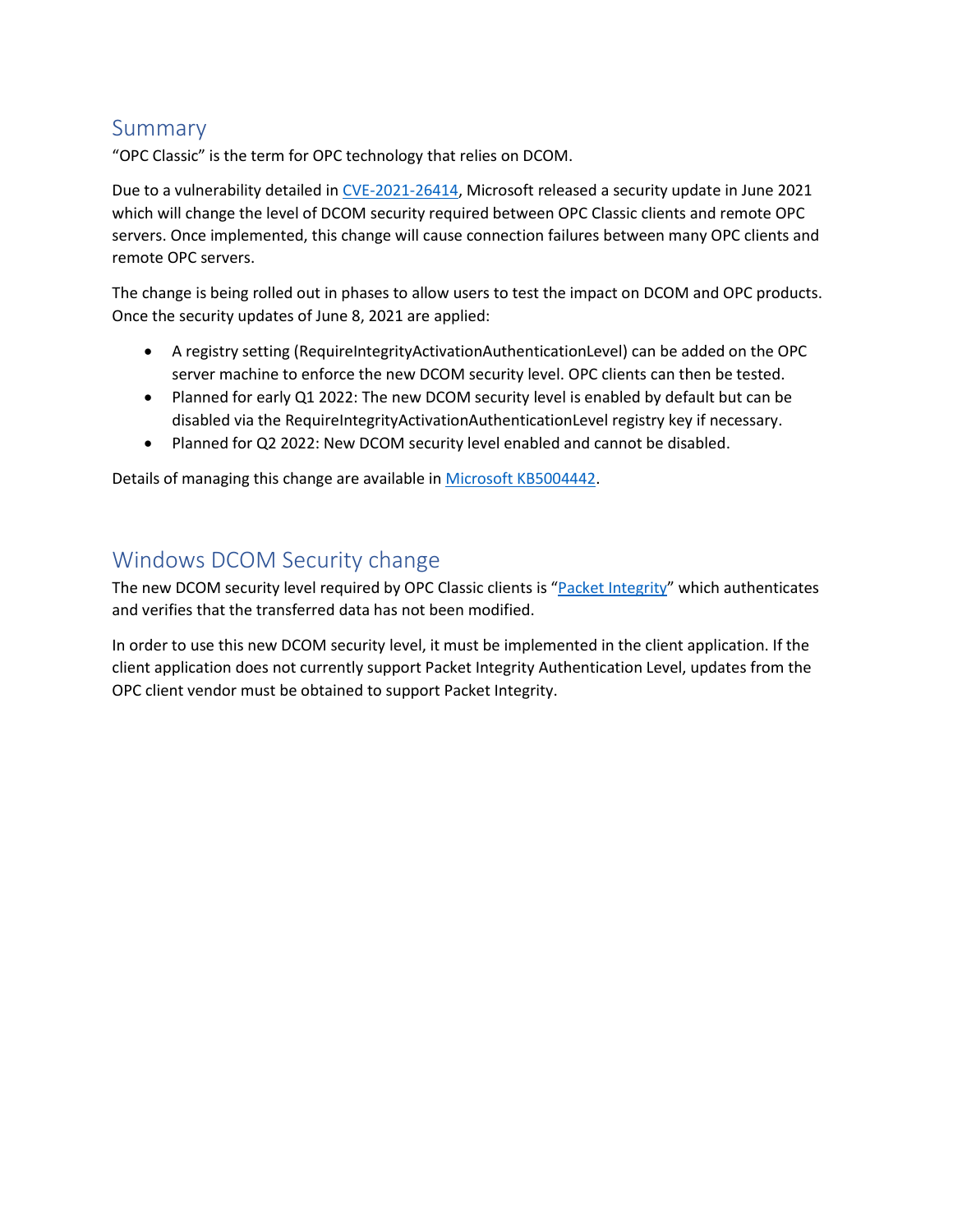# <span id="page-2-0"></span>Which OPC clients will not be affected by this change?

The following OPC classic clients/servers are not affected by this change:

- OPC clients and servers on the same machine
- OPC clients that implement Packet Integrity authentication level
- Remote OPC clients and servers that use an OPC tunneller if the tunneller makes local OPC connections on both machines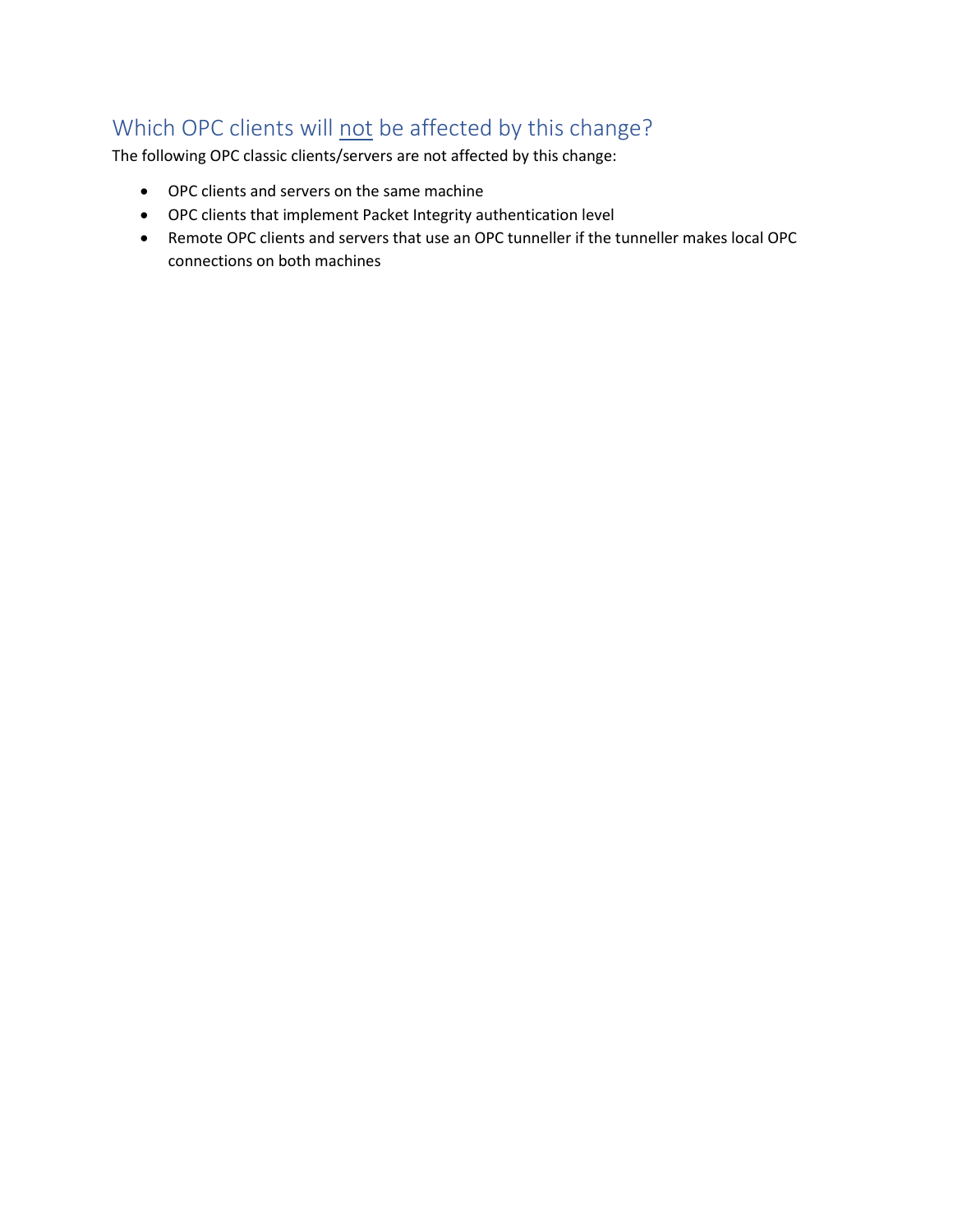## <span id="page-3-0"></span>How does this issue present itself?

Once the new DCOM security level in enabled on the OPC server, remote OPC clients that do not implement Packet Integrity Authentication Level will fail to connect to the OPC Server.

In our products, a test connection failure will show the following message in our client software:

#### *Create instance failed: 0x80070005*

In addition, the user should verify in the Windows event log of the client machine that this error is due to Packet Security Authentication Level:

- Run Windows Event Viewer
- Navigate to Windows Logs > System
- Look for a recent error for source "DistributedCOM"
- Example error message for our OPC client products:
	- o *Application xxx with PID yyy is requesting to activate CLSID {guid} on computer opcservermachinename with explicitly set authentication level at 2. The lowest activation authentication level required by DCOM is 5(RPC\_C\_AUTHN\_LEVEL\_PKT\_INTEGRITY).*

#### *To raise the activation authentication level, please contact the application vendor.*

- If this error message does not appear in the Windows event log of the client machine
	- o If client machine updated with the June  $8<sup>th</sup>$ , 2021 Windows security updates: the connection error is most likely not due to the new DCOM security level.
	- o If client machine NOT updated with the June  $8<sup>th</sup>$ , 2021 Windows security updates: the error message that appears may be *DCOM got error "2148007941" from the computer opcservermachinename when attempting to activate the server*

The Windows event log of the server machine will also log an error due to a client that does not implement Packet Security Authentication Level:

- Run Windows Event Viewer
- Navigate to Windows Logs > System
- Look for a recent error for source "DistributedCOM"
- Example error message in the server log:
	- o *The server-side authentication level policy does not allow the user domainname\username SID (sid) from address a.b.c.d to activate DCOM server. Please raise the activation authentication level at least to RPC\_C\_AUTHN\_LEVEL\_PKT\_INTEGRITY in client application.*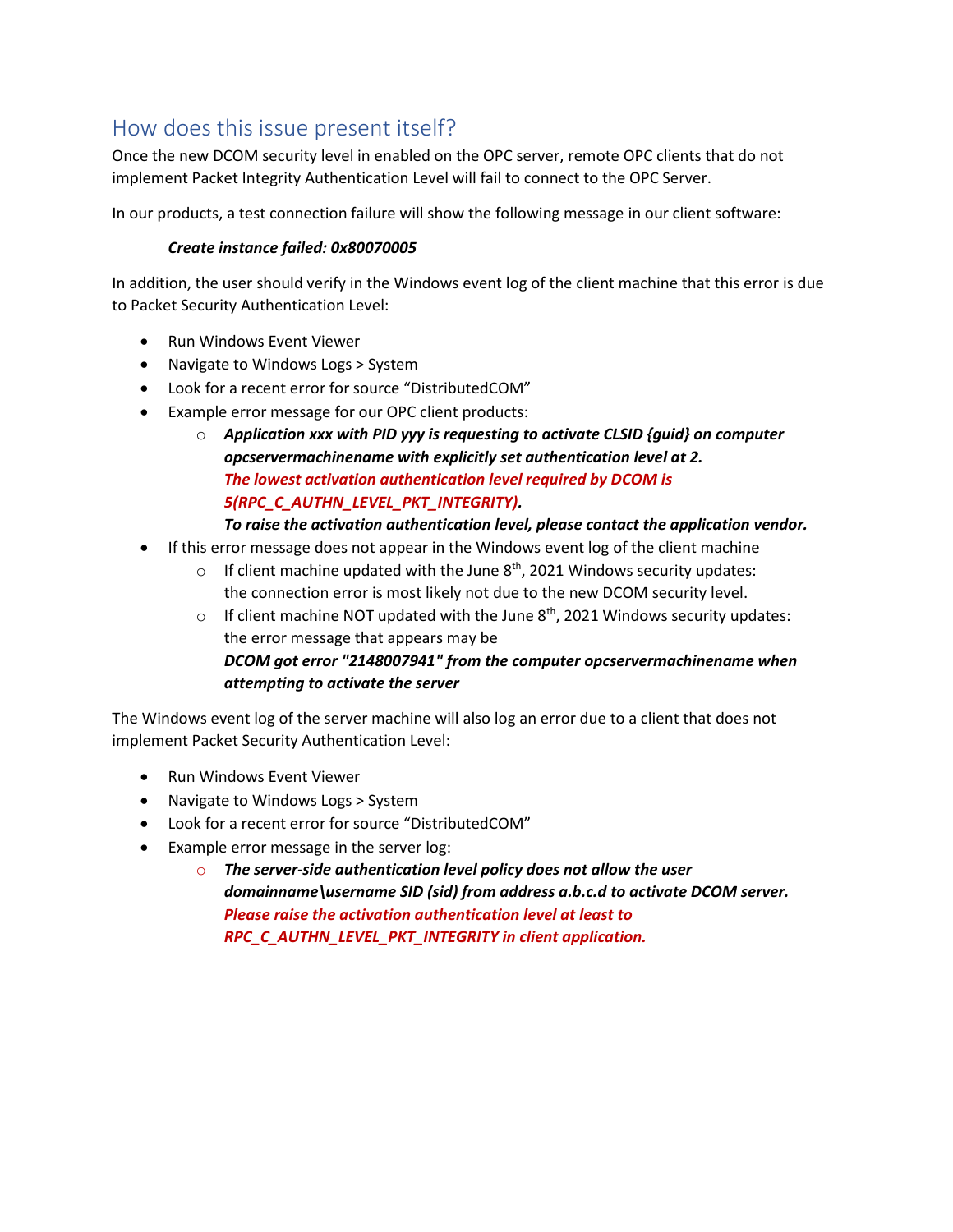# <span id="page-4-0"></span>How are Exele OPC client products affected by this change?

Our current release of OPC client products (as of December 2021) do not implement the required client security level "Packet Integrity".

Using the steps outlined i[n KB5004442](https://support.microsoft.com/en-us/topic/kb5004442-manage-changes-for-windows-dcom-server-security-feature-bypass-cve-2021-26414-f1400b52-c141-43d2-941e-37ed901c769c) we were able to create the connection failure to a remote OPC server with the RequireIntegrityActivationAuthenticationLevel registry key enabled.

We were then able to update our internal code to support Packet Integrity level.

#### <span id="page-4-1"></span>Am I using a local or remote OPC Server?

The new DCOM security level change does not affect connections to a local OPC Server on the same machine as the OPC client product.

To check the details of your OPC Server connection(s), launch the OPC Server Alias screen:

- **TopView**:
	- o Launch the TopView Configurator
	- o From the left menu select "Tags and Limits"
	- $\circ$  On the Tags and Limits screen click the gear icon to the right of the Server text box

#### **Tags and Limits**

| Add tags to the monitored tag list |  |  |  |  |  |  |  |
|------------------------------------|--|--|--|--|--|--|--|
| Server:                            |  |  |  |  |  |  |  |
| Tag name:                          |  |  |  |  |  |  |  |

- **OPCcalc**
	- o Windows Start button > OPCcalc > OPC Server Alias Config
	- o Click the [Edit Aliases] button

For each defined OPC Server Alias check the configured "Host computer" name.

For local OPC Servers, the "Host computer" should be blank/empty. You may also see "localhost" or the IP address of the local machine. For remote OPC Server, the "Host computer" will be the host name or IP address of the remote machine.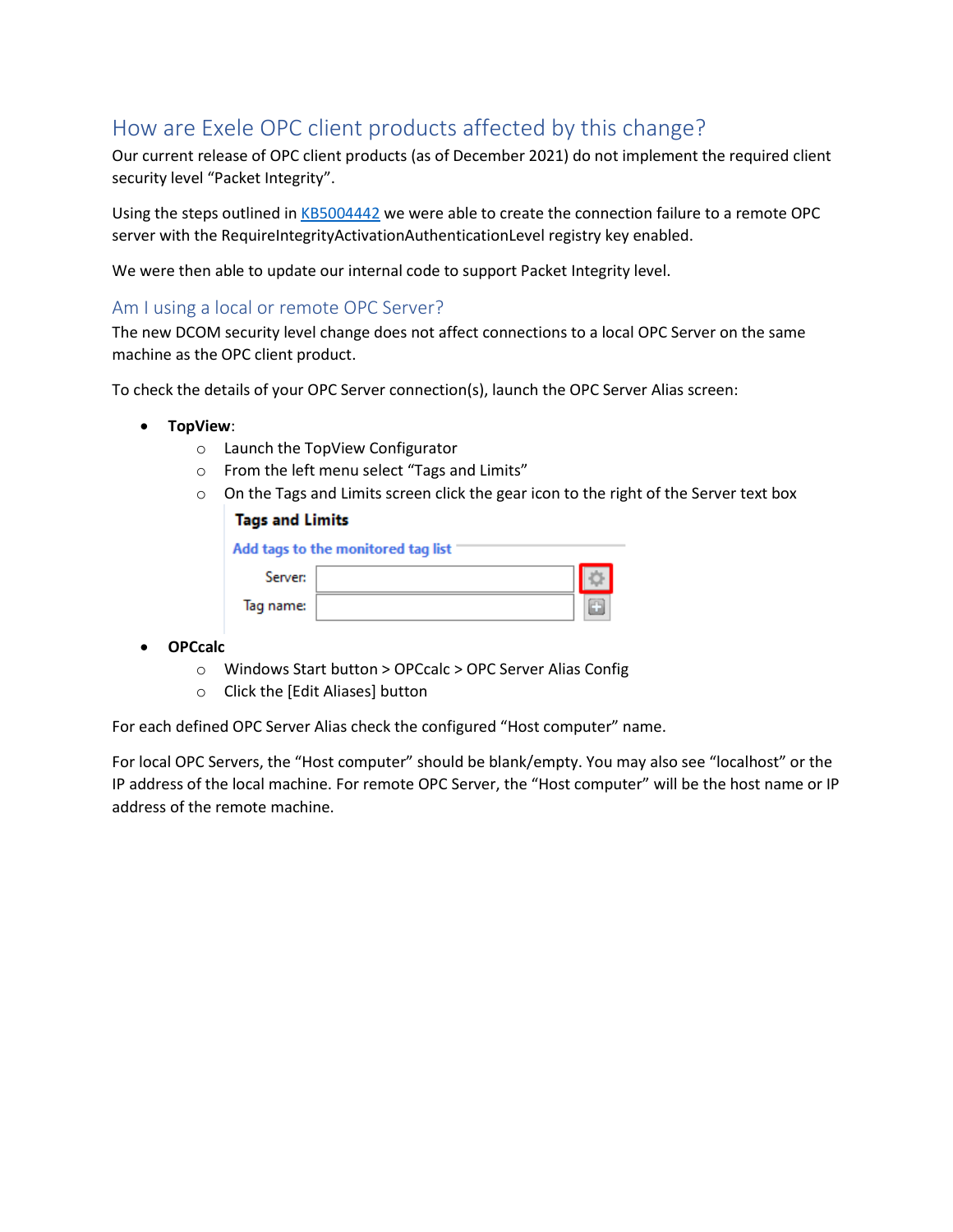### <span id="page-5-0"></span>Patching existing Exele OPC Clients (TopView and OPCcalc)

Patching will be available for customers with an active Software Support Agreement. To obtain the patch users can send an email to [support@exele.com](mailto:support@exele.com) requesting the DCOM security patch.

The patch can be applied to existing Exele OPC client products that meets the following criteria:

- OPC DA/HDA : Client product built with.Net Framework 4 or later
- OPC A&E: Client product built with .Net Framework 4.6.1 or later

#### **The patch can be applied to the following Exele OPC products:**

- **TopView OPC/SCADA and OPC A&E version 6.25.3 and later**
- **OPCcalc versions 4.5 and 4.6**

The patch will be available through the following methods:

- TopView
	- o An updated installation for TopView v6.36 will install the required patch files
	- o If a user has version 6.36 installed they can
		- Install the updated installation package
		- Manually apply the patch files to their 6.36 installation
	- o If a user has version 6.25.3 through 6.35 they can
		- Upgrade to 6.36 with the updated installation package
		- Manually apply the patch files to their current TopView version
- OPCcalc
	- $\circ$  If the user has version 4.5 or 4.6 they can manually apply the patch files
	- o Users with earlier versions will need to upgrade and apply the patch files

The required client DCOM security level will be enabled by default but can be changed on the bottom of the updated OPC Server Alias screen in TopView and OPCcalc.

| Application DCOM Settings             |                                                                                                                        |                                                          |               |  |
|---------------------------------------|------------------------------------------------------------------------------------------------------------------------|----------------------------------------------------------|---------------|--|
| <b>Client Authentication Level:</b>   | PacketIntegrity (5)<br>$\checkmark$                                                                                    | Set to 'Packet Integrity' to address Microsoft KB5004442 | Apply changes |  |
|                                       |                                                                                                                        |                                                          |               |  |
| <b>Callback Authentication Level:</b> | None (1)<br>$\checkmark$                                                                                               | (not currently used for OPC-DA/HDA)                      |               |  |
|                                       | Default value is Default (0). If you are accessing OPCA&E in the same application you should match the OPCA&E setting. |                                                          |               |  |
|                                       |                                                                                                                        |                                                          |               |  |
|                                       |                                                                                                                        | Close                                                    |               |  |